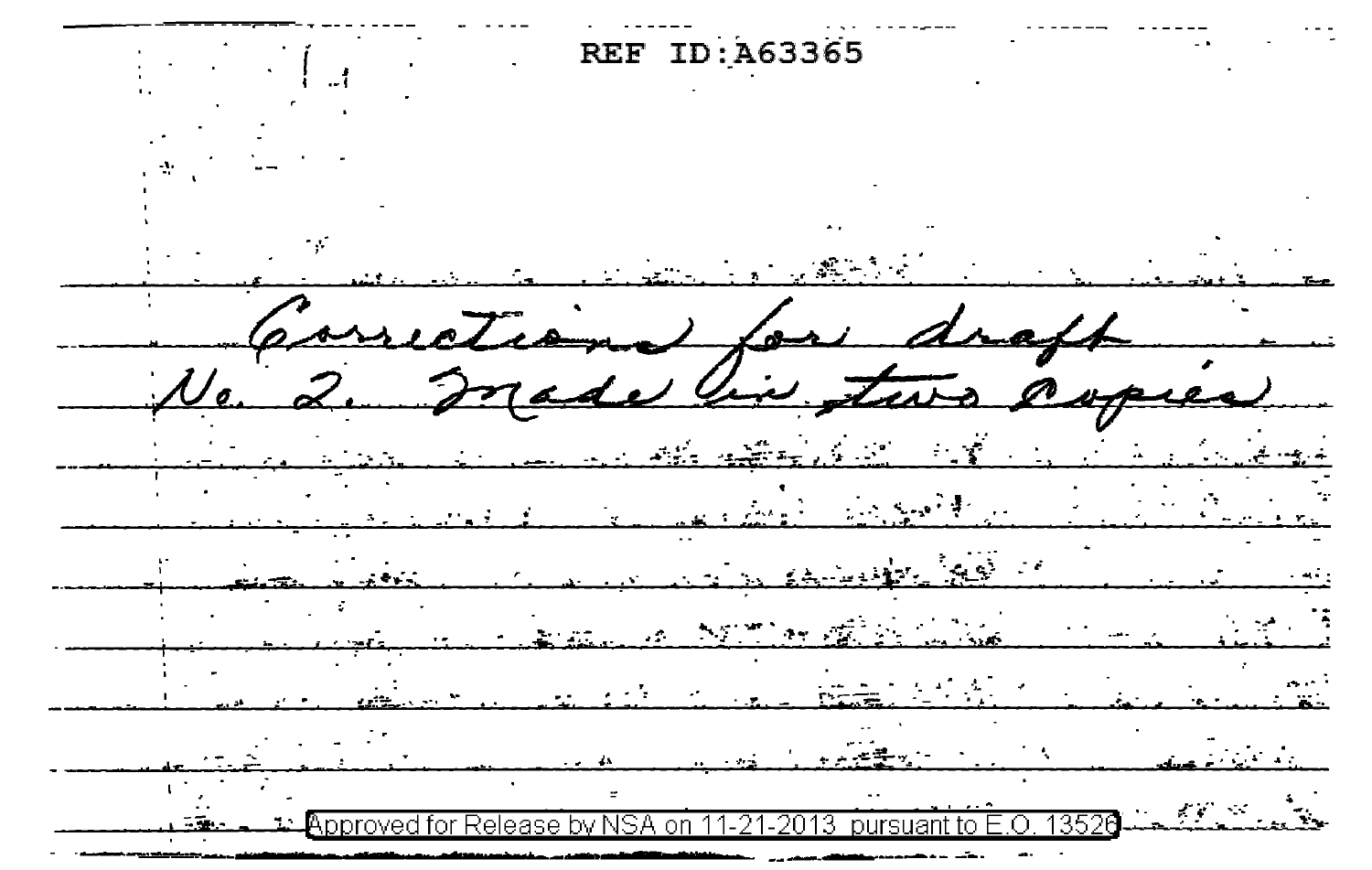

I opened my remarks by referring to the science of cryptology as a vital military weapon, but it has not always been regarded as a weapon, let alone a vital weapon. I am here reminded at this point of a story that I came across in an old book on cryptology, a story which is probably apocryphal but which I give for what it may be worth.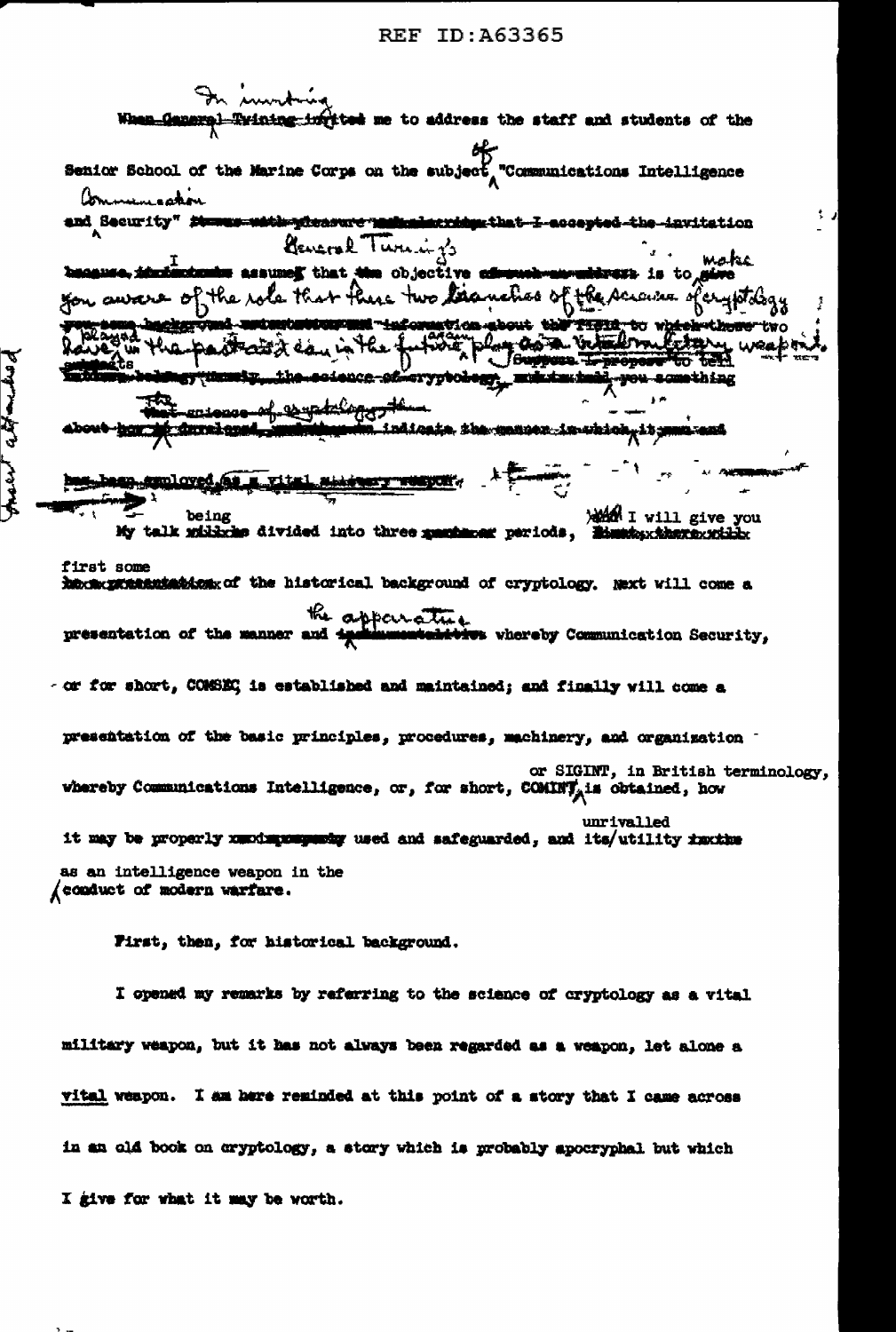Soon after the close of World War II, than the commandants of Dun various schools began to ask the Oniportogie a  $\pi$  os of  $\pi$ Anned Forces for lecturers to supplain tell their student officers something about our about tout con There was at cryptologic acturbés during the was. ofinity greation to the advisability of ligting. the  $\overline{\mathcal{S}}$ Accurating New Aufraignets to bermut - descussion fthe brait, the official views <u>Vaval War College</u> rdeut 1 anne, to the l R.A. Spry the collage. steris, Admiral F.E. Stone. Chief 1 Naval Com commenting upon the fine presentation made by a centain ppecter, Admiral Spruauce A. THis treature totaline of next to last para.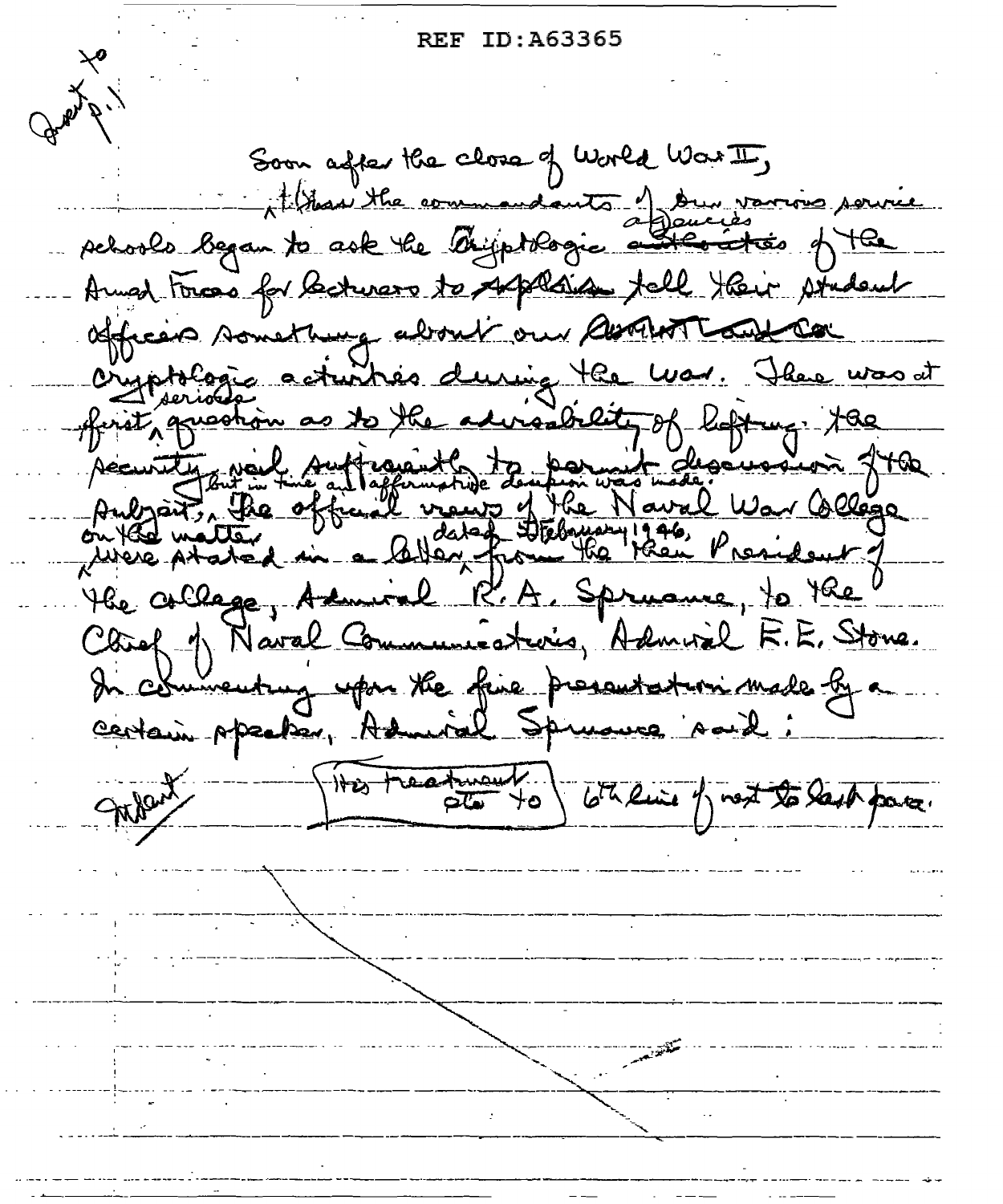#### ID:A63365 REF

language, and this is what it said:

f,

O, thou vile and insatiable monster! To disturb these poor bones! If thou had'st learned something more useful than the art of deciphering, Thou would'st not be footsore, hungry, or in need of money!

Many times in the course of the past forty years I've had occasion to wish that I knew the old gal's address so that I could write her, as a first indorsement to her basic communication, the single word "Concur." WAXXXXXXXXXXXXXXX tttwyboury elekwanzi diduktika ku This being a TOP SECRET lecture it will appear a bit incongruous that I

should begin by reading from a source which you'll all recognize--TIME magazing. I'll read from the 17 December 1945 issue and I will preface the reading by by that date all reminding you that/the war was/over--or at least V-E and V-J days had been some months before You'll remember the celebrated/ end that the random loud clamor on the part of certain vociferous members of Congress who had for years been insisting upon learning and disclosing to the people of the United States the reasons why we had been caught by surprise in such a disastrous defeat and weakenity as the Japanese had inflicted upon us at Pearl. This clamor had to be met; the matter could no longer be hushed up, There had been and still they contended by the need for military secrecy. Sestimary were investigations. of them, and now there was to be a<br>a half dozen or more/ what agregates the grand finale Joint Congressional Inves-

tigation into the Attack on Pearl Harbor. It was this investigation which not only itself brought into the open every detail and exhibit uncovered by must

 $\frac{1}{2}$  .

-3-

 $\mathbb{R}^{\frac{1}{2} \times \frac{1}{2}} \mathbb{R}^{\frac{1}{2} \times \frac{1}{2}} \mathbb{R}^{\frac{1}{2} \times \frac{1}{2}} \mathbb{R}^{\frac{1}{2} \times \frac{1}{2}} \mathbb{R}^{\frac{1}{2} \times \frac{1}{2}} \mathbb{R}^{\frac{1}{2} \times \frac{1}{2}} \mathbb{R}^{\frac{1}{2} \times \frac{1}{2}} \mathbb{R}^{\frac{1}{2} \times \frac{1}{2}} \mathbb{R}^{\frac{1}{2} \times \frac{1}{2}} \mathbb{R}^{\frac{1}{2$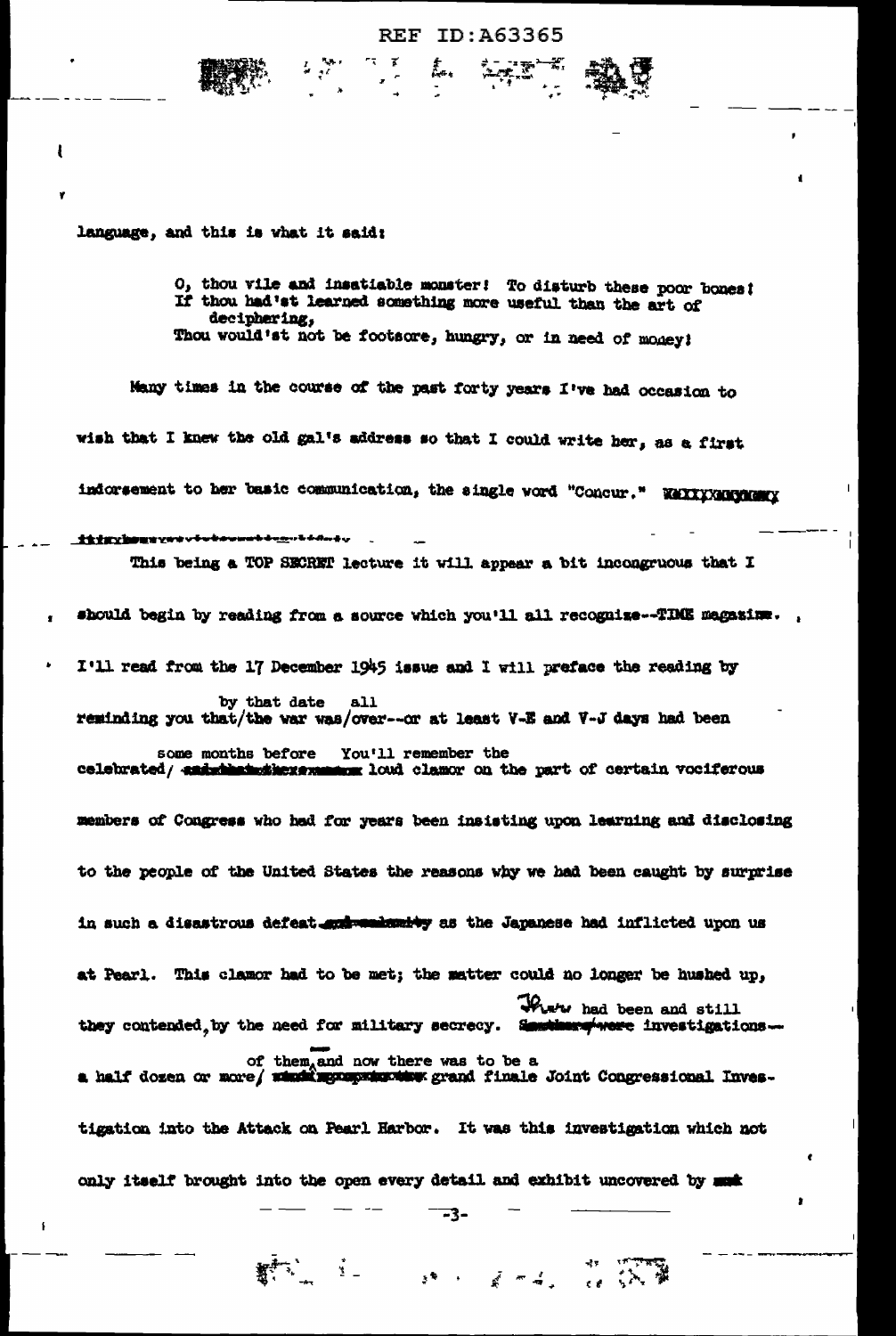$-$ 

In short, when our commanders had COMINT in World War II they were able to put what small forces they had at the right place, at the right time. But when the didn't have it--and this happened several times--their forces often took a beating. Later on we'll note instances of each type.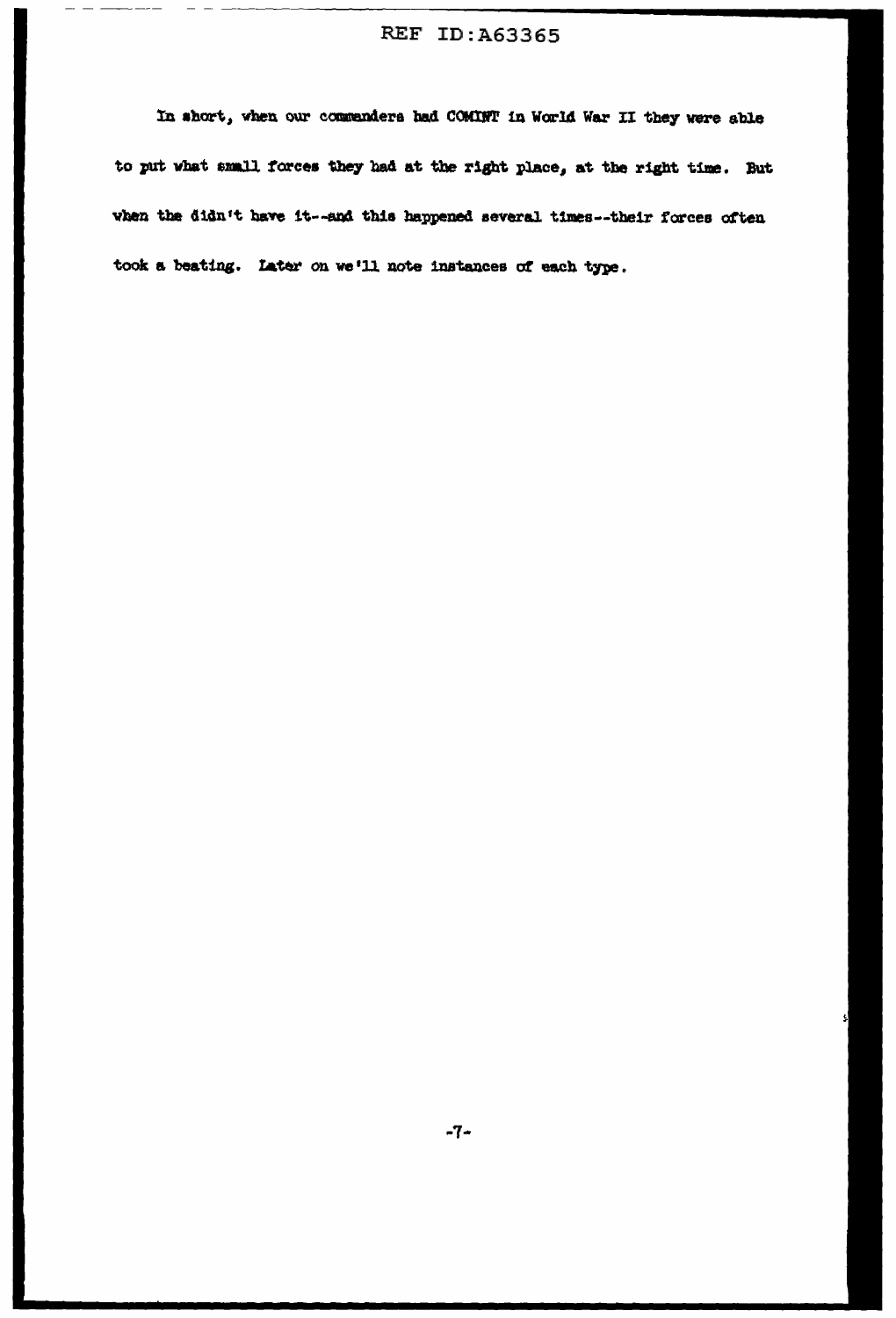I hope I've not tried your patience by such a lengthy preface to the real substance of my talk, so let's get down to brass tacks, and since a bit of history is always useful in introducing a subject belonging to a special and not-to-well-known field, I'll begin by giving you some historical information about cryptology, which comprises two related sciences, that of cryptography, and the other of cryptanalysis. They are but opposite faces of the same coin, for progress in one inevitably leads to progress in the other.

Now, because of the secrecy or closk of silence which officially surrounds the whole rield of cryptology and especially cryptanalytics, it is obvious that authentic \nformation with reference to the background and development of the science in foreign countries is quite sparse; and although after World War II we learned much regarding the accomplishments in this field of work by our enemies, security rules prevent my saying very much in detail about how good or bad they were in comparison with us. Suffice it to say that we looked pretty good in cryptologic affeirs; together with our principal ally, Britain, we cryptologists naturally think we won the war, though others seem to have mislaid the peace somewhere.

I can only give a fairly good account of U.S. dryptologic activities up to a certain point of time, and even then I will not be able to say very much about them simply because the story is too long to give in a lecture or even a series of talks. In the course of my talk I will present a number of illustrations of

-8-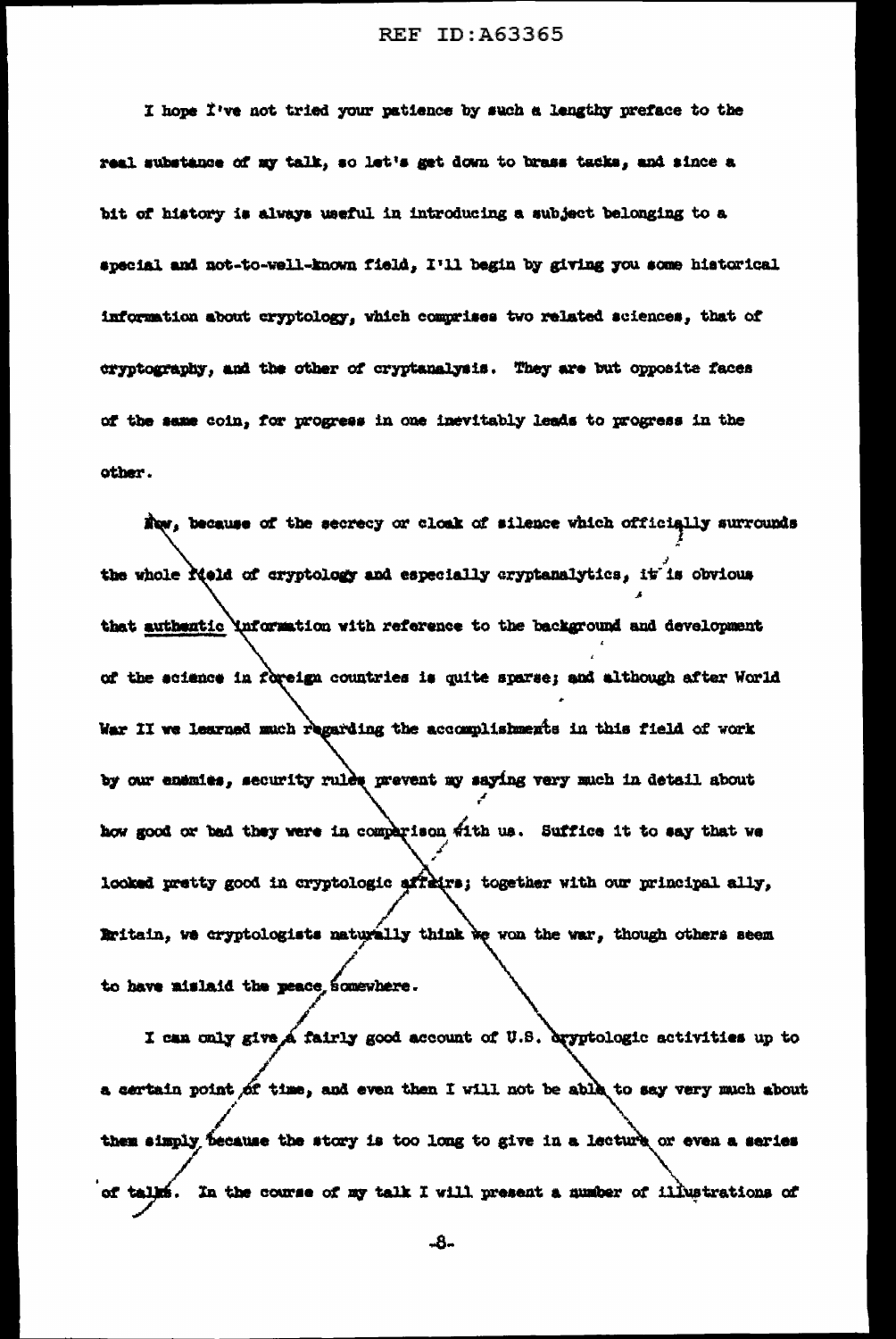cryptography and cryptanalysis, some of which form part of my own experience. Modesty weuld dictate their omission, but because of their possible interest I will use them and will here and now make a general apology for the use of the personal pronoun.

Now may we have the first slide, please. Cryptography and cryptanalysis go back to the dawn of the invention of writing, and here I ahow an instence of cipher in the Bible. In Jermish 25:26 occurs the expression "And the king of Sheshakh shall drink after them." Also in Jermiah 51:41: "How is Sheshakh Well, for many, many years that name "Sheahakh" remained a mystery. talen!" There was no such place. But then somebody discovered that if you write the twenty-two letters of the Hebrew alphabet in , two rows, eleven and oleven, like this, you set up a substitution alphabet whereby you can replace the letters by those standing opposite them. For example, "Shin," is represented by "Both" or vice versa, so that "Sheshakh" translates "Babel", or (Babylon." The vowels had to be supplied. Incidentally, mentioning the Bible, one aight say that but not the first in the Bible-was an early Daniel, who was/thexfixet psychoanalyst, was alus the first cryptanalyst. I say paychoanalyst, because you remember how he interpreted Nebuchadnezzar's dreams. **POMINÍBURYXZHUMXXÍBUGXMERLENEXHEXZELEZZELXZELEXHEXHEXZELENEZXELEVEZUEZXELEYXXMÍR** 

 $-9-$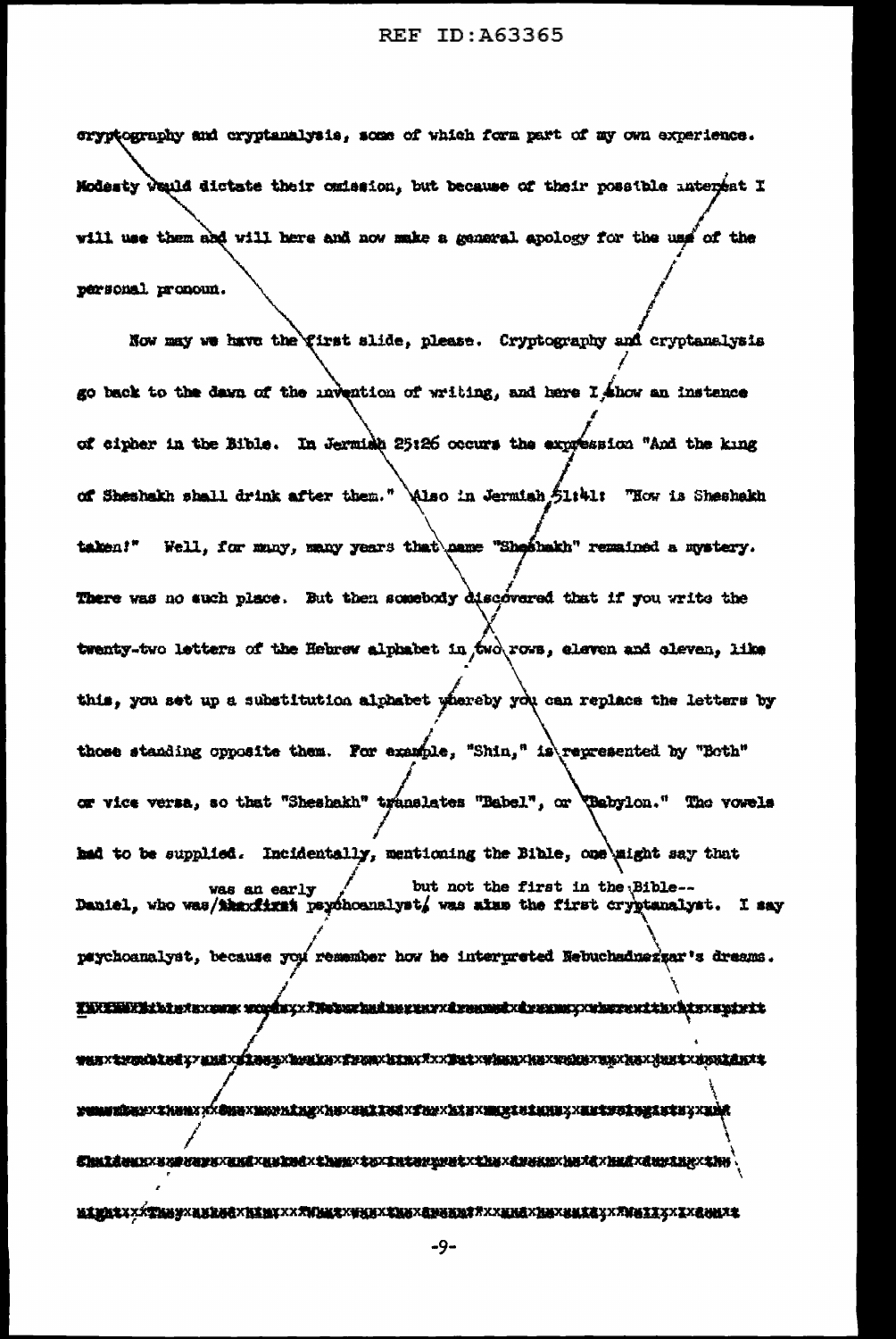| remember it, but it's part of your job to find that out and then interpret it."                               |
|---------------------------------------------------------------------------------------------------------------|
|                                                                                                               |
| The was a pretty etiff assignment, and they failed to make good, which irked.                                 |
| <del>-no-eni. Kings had a maty habit of chopping your hea</del> d off in -<br><del>Sebuchhdnez</del> s        |
|                                                                                                               |
| <del>tif you failed, so in this sase</del> it comes as no surplice to learn that -<br>hhou <del>e dag'i</del> |
| <del>hadnowak, passed -b)h ward along -to destroy all the Afse man of Babyl</del> on,                         |
| <del>oleidy when the King's guard came to get Daniely Daniel asked</del><br>imbluking Daniel.                 |
|                                                                                                               |
| <del>a bit of time. Then, by some hoous poeus the record simply-</del><br>that he be given                    |
| roaret-was-revealed-to-Danielf in a-night-visión--Bantel-was-able--<br><b>MAYA</b>                            |
| to compare the terms and the international                                                                    |
| Some years later, Nebuchadnezzar's                                                                            |
| son, Belshaszar, was giving a feast, and during the course of the feast the                                   |
| fingers of a man's hand appeared, on the wall behind the candlestick and wrote                                |
|                                                                                                               |
| a secret message; Balshazzar'was very much upset and called for his soothsayers,                              |
| Chaldean sorcerers, magicians and so on, but they couldn't read the message--<br>Ţ.                           |
| apparently they couldn't even read the cipher\characters! Well, Daniel was                                    |
|                                                                                                               |
| called in and succeeded not only in reading the whiting on the wall: "Mene,                                   |
| in deciphering<br>mene, tekel, upharsin", but also/the meaning of the words. His interpretation               |
|                                                                                                               |
| was "Mene" -- God hath numbered they kingdom and finished it. "Tekel" -- Thou                                 |
| art weighed, in the balances and found wanting. "Upharsin", by rather "Peres",                                |
| (apparently the chap who did the handwriting on the wall knew a thing or two                                  |
|                                                                                                               |
| about cryptography, because he used "variants"!) -- Thy kingdom shall be divided                              |
| and given to the Medes and Persians."                                                                         |

 $-10-$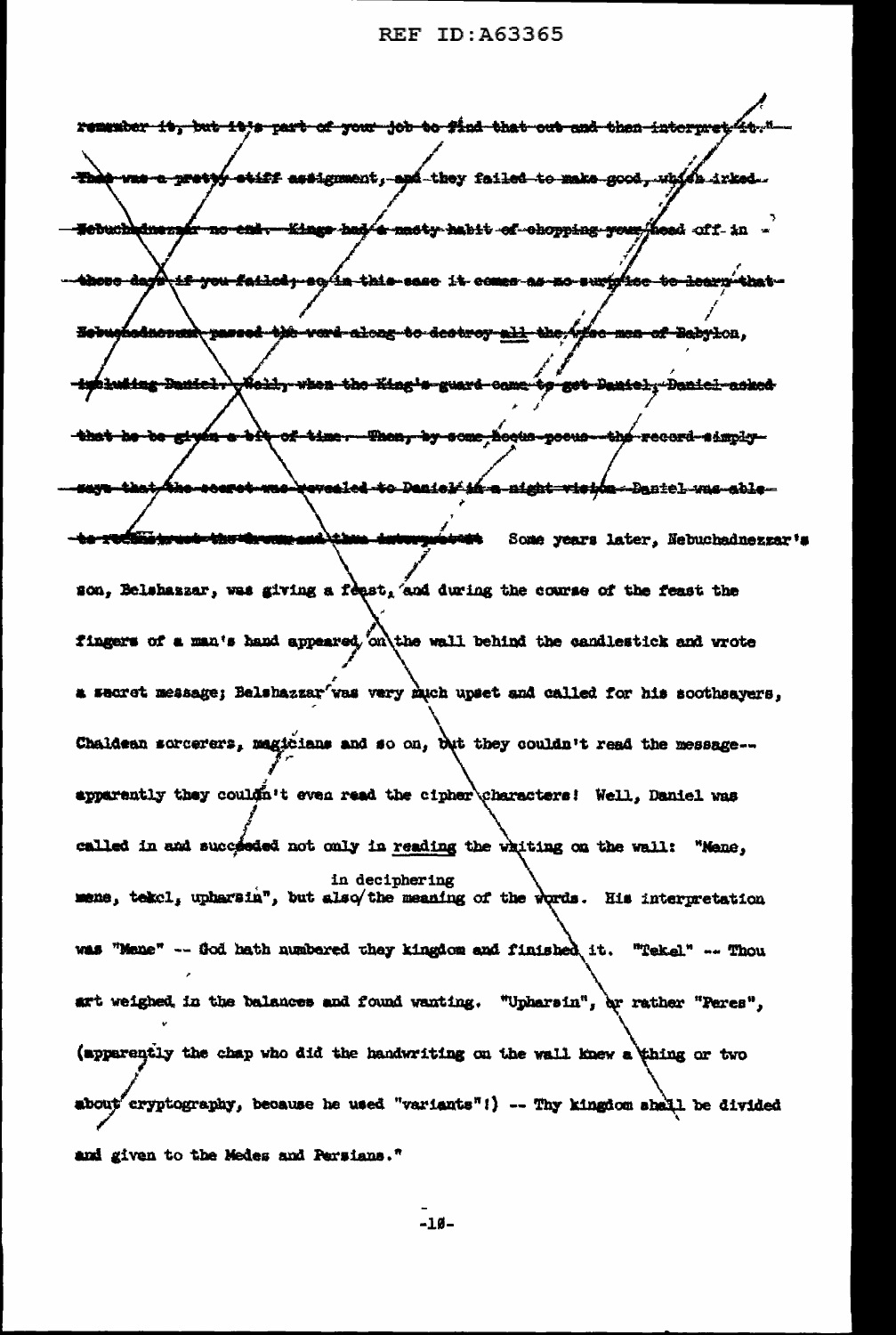If there formatted we could go for back who history to see the earliest beginning of secret community cataly and this might take no to the very dawn of the art of writing because there is soon to urorder which cause first ordinary, intelligible uniting or senia telligible, that is, with westing, Instances of cipher are found in the Bible, for midtonic, and we now know that, the ancient Egyptian hurselyph watug was sometimes and placed. But the faits Couplet the listory of the early days of any pitology -Har history inhibite in worthy of spanial notice, the

المستحدث المستعاد

where the contract of the contract of the contract of the contract of the contract of the contract of the contract of the contract of the contract of the contract of the contract of the contract of the contract of the con

<u> 1990 - Amerikan Amerikan </u>

المناسبة المستخدمة المناسبة المستخدمة المستخدمة المستخدمة المستخدمة المستخدمة المستخدمة المستخدمة المستخدمة الم

 $\frac{1}{\sqrt{2}}\left( \frac{1}{\sqrt{2}}\right) \left( \frac{1}{\sqrt{2}}\right) \left( \frac{1}{\sqrt{2}}\right) \left( \frac{1}{\sqrt{2}}\right) \left( \frac{1}{\sqrt{2}}\right) \left( \frac{1}{\sqrt{2}}\right) \left( \frac{1}{\sqrt{2}}\right) \left( \frac{1}{\sqrt{2}}\right) \left( \frac{1}{\sqrt{2}}\right) \left( \frac{1}{\sqrt{2}}\right) \left( \frac{1}{\sqrt{2}}\right) \left( \frac{1}{\sqrt{2}}\right) \left( \frac{1}{\sqrt{2}}\right) \left$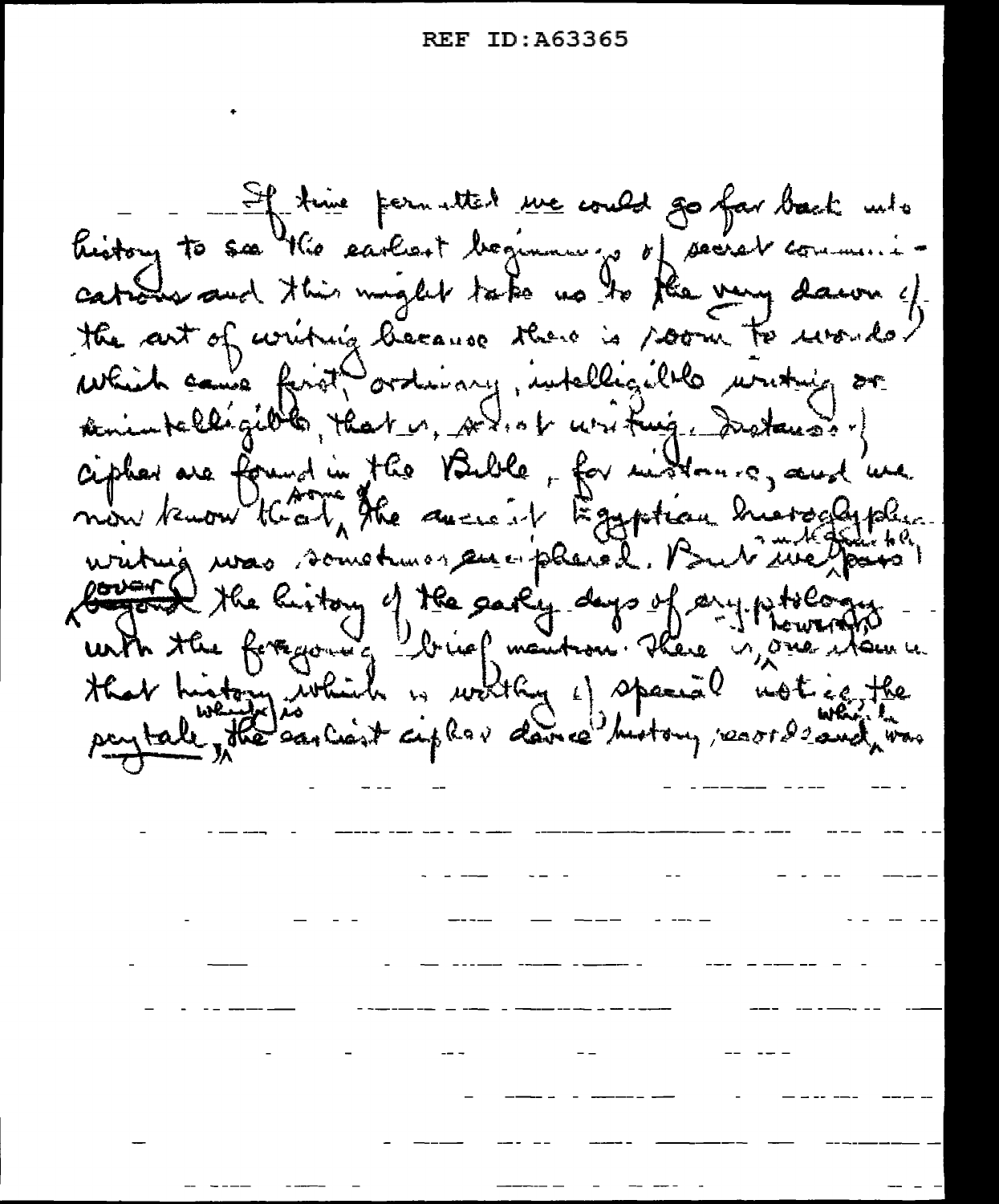- is an initiation of the earliest cipher device history records,  $(2)$ Just att a device which was esting a scylain, used by the ancient Lacedamonians or
- $\mathbf{r}$ Greeks. They had a wooden cylinder of specific dimensions, around which they wrapped spirally a piece of parchment; they then wrote the message across the edges of the parchment, unvound it, and sent it to its destination, where the recipient would wind the parchment around an identically-dimensioned cylinder, and thus bring together properly the bits of letters representing the message. This diagram, incidentally, is not correct. The writing was done along the edges of the parchment, as I said before, and not as shown in this picture. And, by the way, the baton which the European field marshal atill carries as one of the insignia of his high office derives from this very instrument.

Caesar, of course, is well known in his tory to have used cryptography -a very simple method, obviously, because all he did was to replace each letter by the one that was fourth from it in the alphabet Cicero was one of the inventors of what is now called shorthand. He had a slave by the name of Tiro who wrote for Cicero his records and so on, in shorthand or gironean notes, as they are called.

The beginnings of modern cryptology can be traced back to the days of the early years of the 15th Century, when the science was extensively employed by  $(4.15)$  the princes and chanceries in the Papal states, about 1499 I show next an alphabet of that period which is interesting merely because it shows that in those early days they already had a recognition of the basic weakness of what we call

-11-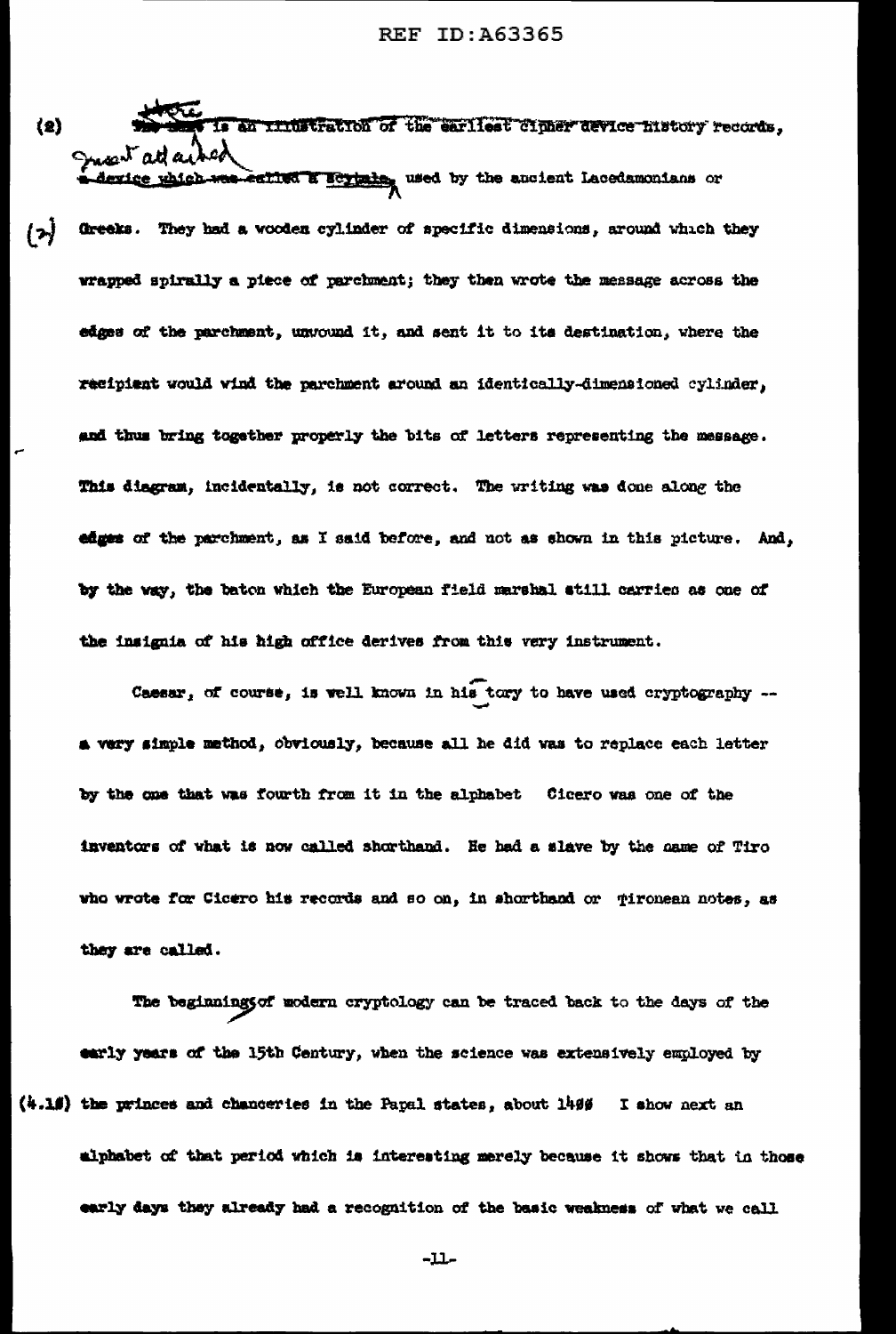REF ID: A63365  $\sim 100$  $\ddotsc$  $\overline{r}_{\text{beam}}$ ÷. tra  $geq =$ regional ⊸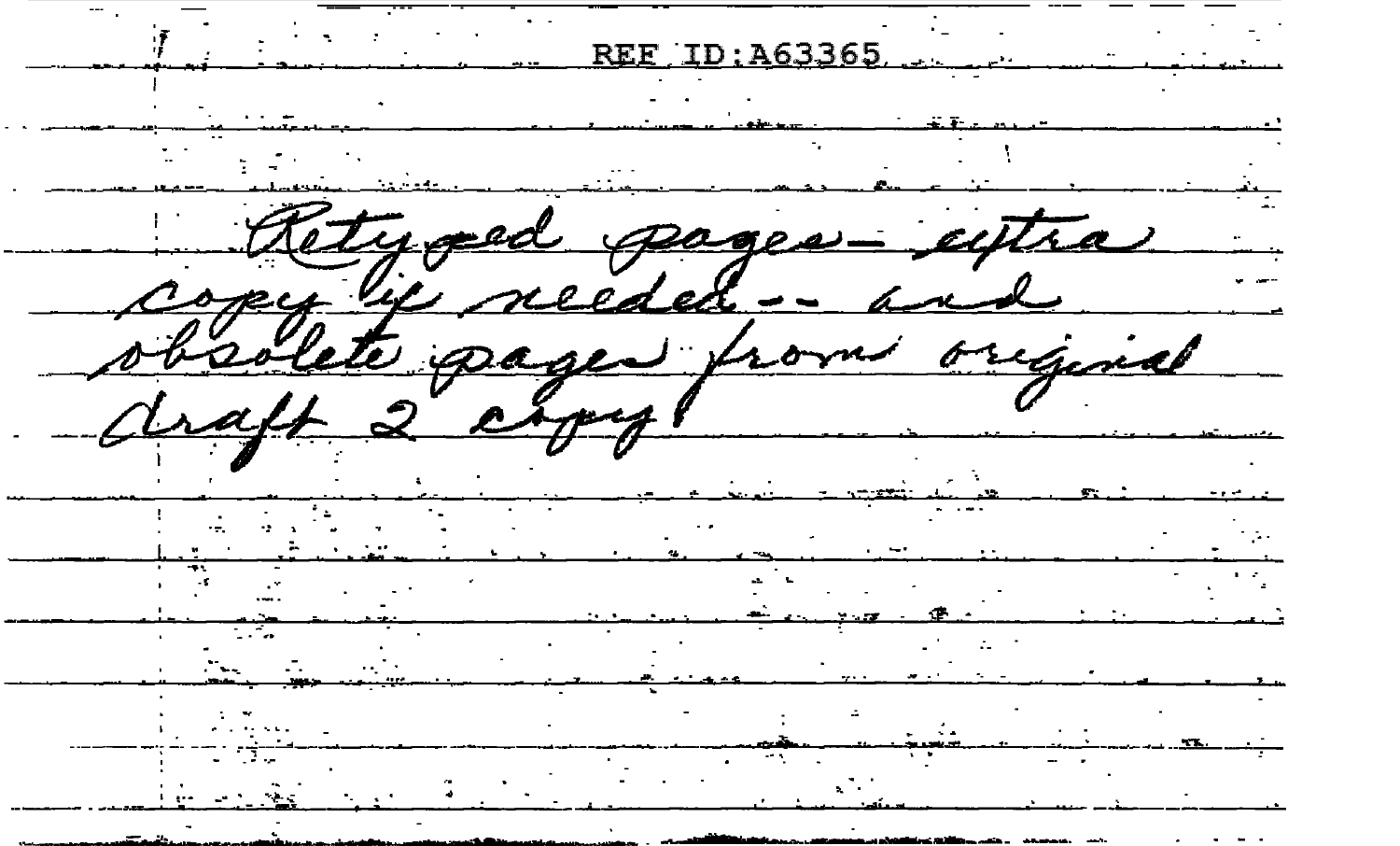In inviting me to address the staff and students of the Senior School of the Marine Corps on the subject of "Communications Intelligence and Communication Security" I assume that General Twining's objective is to make you aware of the role that these two branches of the science of cryptology have played in the past and can in the future again play as a vital military weapon.

Soon after the close of World War II, the commandants of our various service schools began to ask the cryptologic agencies of the Armed Forces for lecturers to tell their student officers something about our cryptologic activities during the war. There was at first serious question as to the advisability of lifting the security veil sufficiently to permit discussion of the subject, but in time an affirmative decision was made. The official views of the Naval War College on the matter were stated in a letter dated 5 February 1946, from the then President of the College, Admiral R. A. Sprusnce, to the Chief of Naval Communications, Admiral E. E. Stone. In commenting upon the fine presentation made by a certain speaker, Admiral Spruance said:

"His treatment of the subject matter emphasized the value of communication intelligence to maval commanders, the vital importance of maintaining the security of our own communication intelligence activities, and the necessity for observing the principles of communication security in defense against enemy communication intelligence. I consider that the value to be derived from the indoctrination of senior officers of the Havy in these principles far outweighs any possible loss of security resulting from a partial revelation of our activities in the past war, particularly in view of the disclosures which have been made in the press.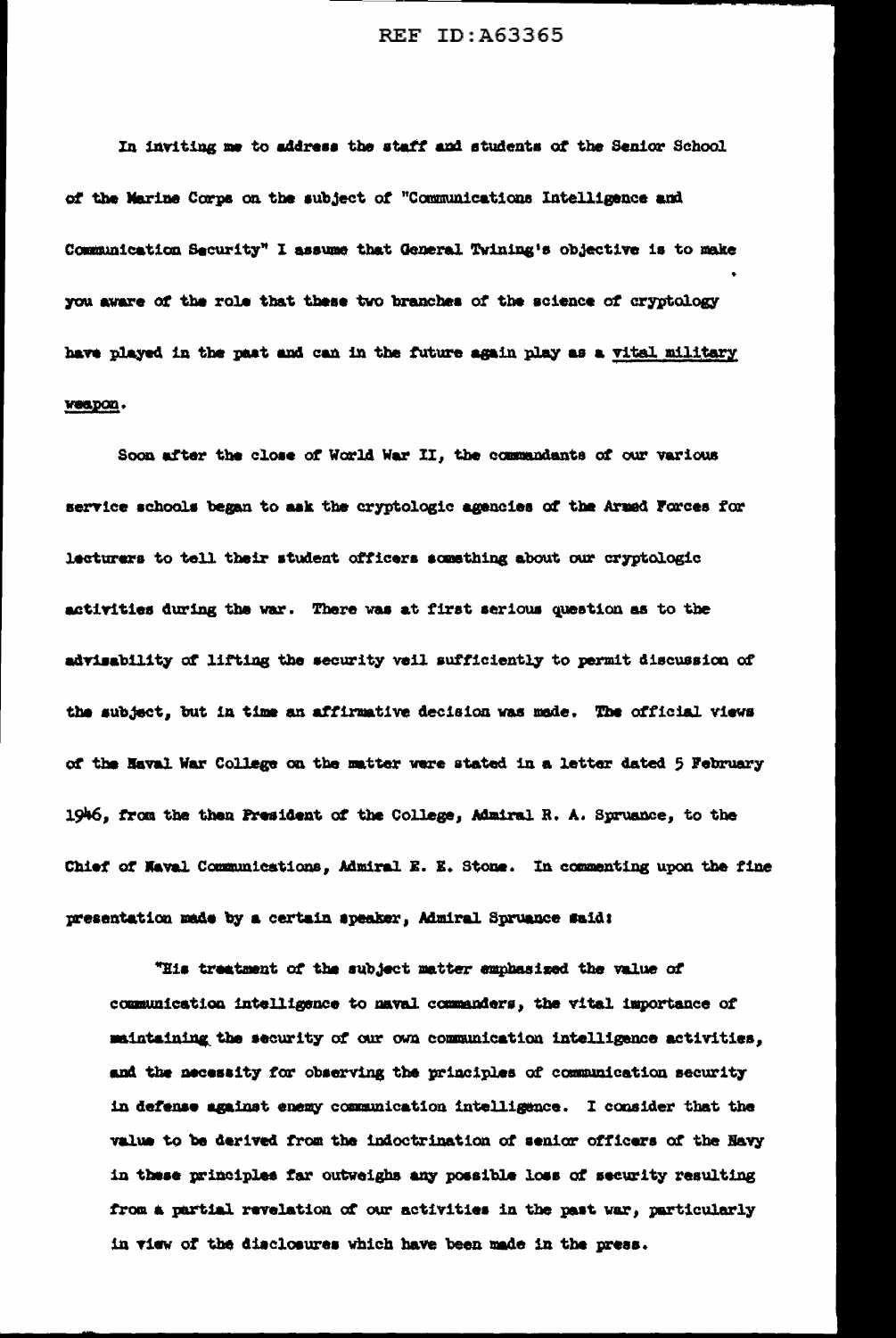"It appears axiomatic that the full benefit of communication intelligance can be obtained only when all senior officers realize its potentialities for vinning and losing battles and wars, and when their actions are tempered by complete knowledge of the elements of communication intelligence, rather than by incomplete and inaccurate information obtained through the channels of gossip."

My talk being divided into three period, I will give you first some of the historical background of cryptology. Next will come a presentation of the manner and the apparatus whereby Communication Security, or for short, COMSEC, is established and maintained; and finally will come a presentation of the basic principles, procedures, machinery, and organization whereby Communications Intelligence, or, for short, COMINT or SIGINT, in British terminology, is obtained, how it may be properly used and safeguarded, and its unrivalled utility as an intelligence weapon in the conduct of modern warfare.

First, then, for historical background.

I opened my remarks by referring to the science of cryptology as a vital military weapon, but it has not always been regarded as a weapon, let alone a vital weapon. I am here reminded at this point of a story that I came across in an old book on cryptology, a story which is probably apocryphal but which I give for what it may be worth.

 $-2-$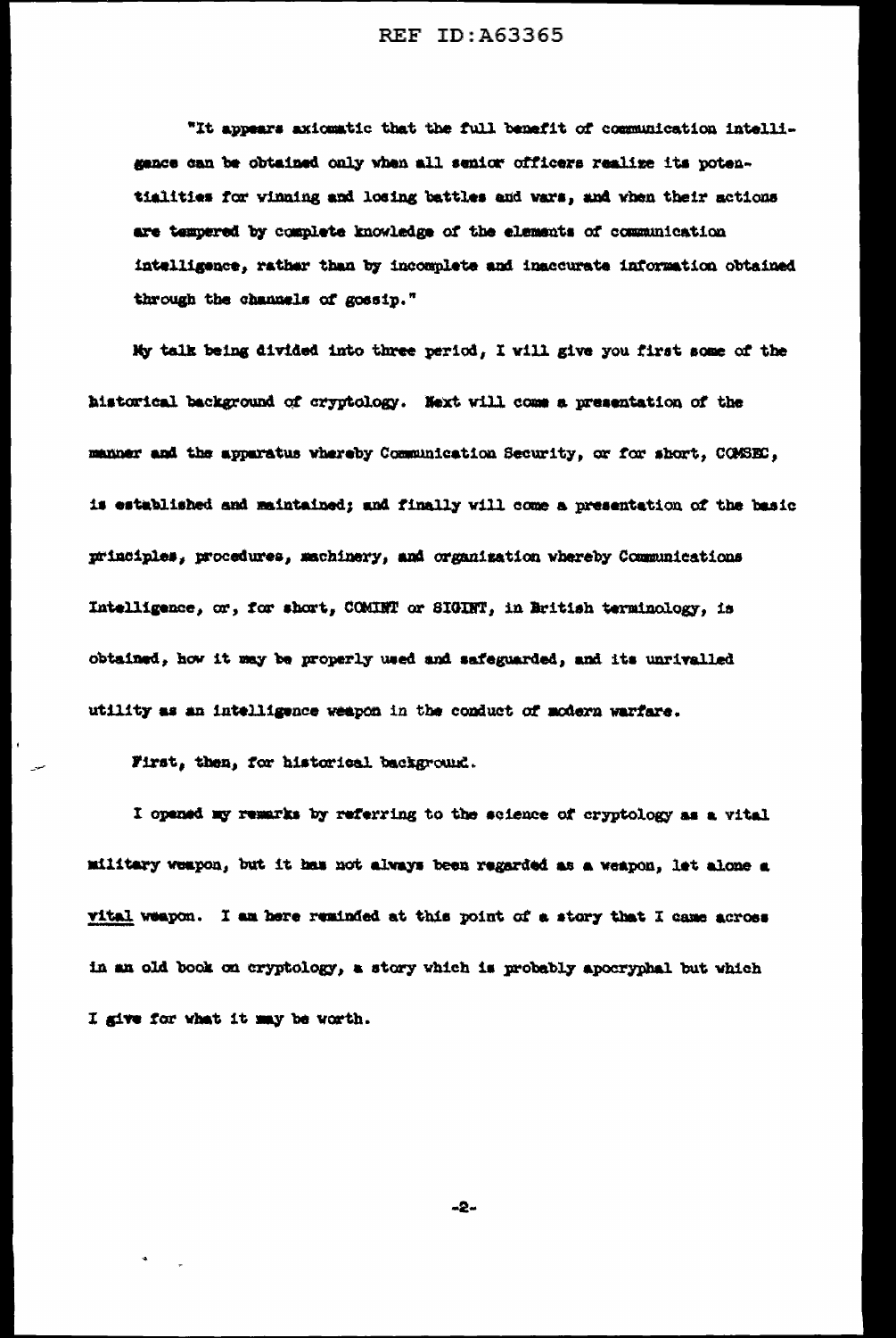language, and this is what is said:

O, thou vile and insatiable monster! To disturb these poor bones! If thou had'st learned something more useful than the art of deciphering, Thou would'st not be footsore, hungry, or in need of money!

Many times in the course of the past forty years I've had occasion to wish that I knew the old gal's address so that I could write her, as a first indorsement to her basic communication, the single word "Concur."

This being a TOP SECRET lecture it will appear a bit incongruous that I should begin by reading from a source which you'll all recognize--TDME magazine. I'll read from the 17 December 1945 issue and I will preface the reading by reminding you that by that date the war was all over--or at least V-E and V-J days had been celebrated some months before. You'll remember the loud clamor on the part of cartain vociferous members of Congress who had for years been insisting upon learning and disclosing to the people of the United States the reasons why we had been caught by surprise in such a disastrous defeat as the Japanese had inflicted upon us at Pearl. This clamor had to be met; the matter could not longer the hushed up, they contended, by the need for military secrecy. There had been and still vere investigations -- a half dozen or more of them---and now there was to be a grand finale Joint Congressional Investigation into the Attack on Fearl Harbor. It was this investigation which not only itself brought into the open every detail and exhibit uncovered by

-4−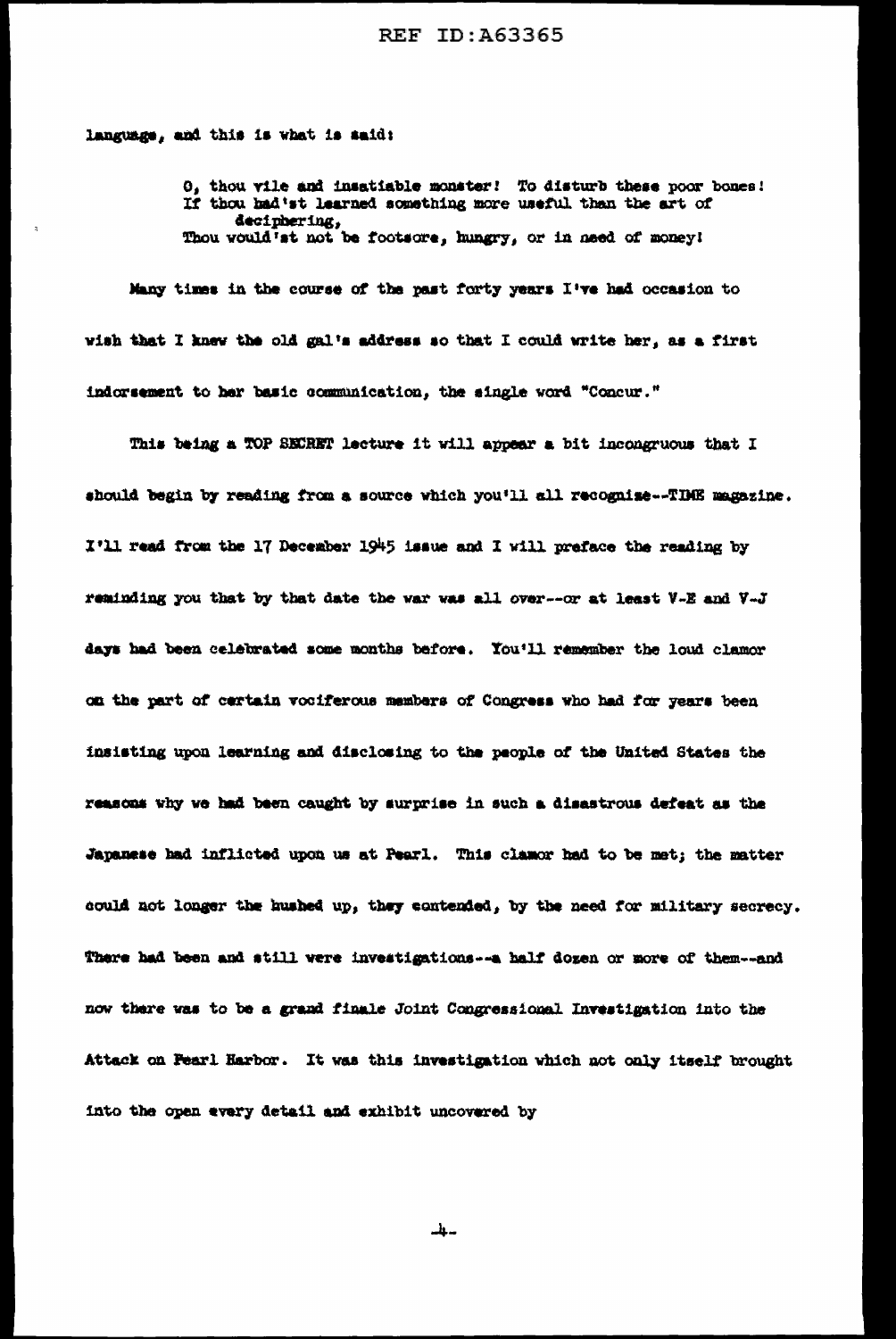In short, when our commanders had COMINT in World War II they were able to put what small forces they had at the right place, at the right time. But when they didn't have it--and this happened several times--their forces often took a beating. Later on we'll note instances of each type.

I hope I've not tried your patience by such a lengthy preface to the real substance of my talk, so let's get down to brass tacks, and since a bit of history is always useful in introducing a subject belonging to a special and not-to-well-known field, I'll begin by giving you some historical information about cryptology, which comprises two related sciences, that of cryptography, and the other of cryptanalysis. They are but opposite faces of the same coin, for progress in one inevitably leads to progress in the other.

If time permitted we could go far back into history to see the earliest beginnings of secret communications and this might take us to the very dawn of the art of writing because there is room to wonder which came first, ordinary, intelligible writing or unintelligible, that is, secret writing. Instances of cipher are found in the Bible, for instance, and we now know that some of the anoient Egyptian hieroglyphic writing was sometimes enciphered. But we must quickly pass over the history of the early days of cryptology with the foregoing brief mention. There is, however, one item in that history which is worthy of special notice, the scytale, which is the earliest cipher device history records and which was used by the ancient Lacedamonians or Greeks. They had a wooden cylinder of specific dimensions, around which they wrapped spirally a

-8-

 $(2)$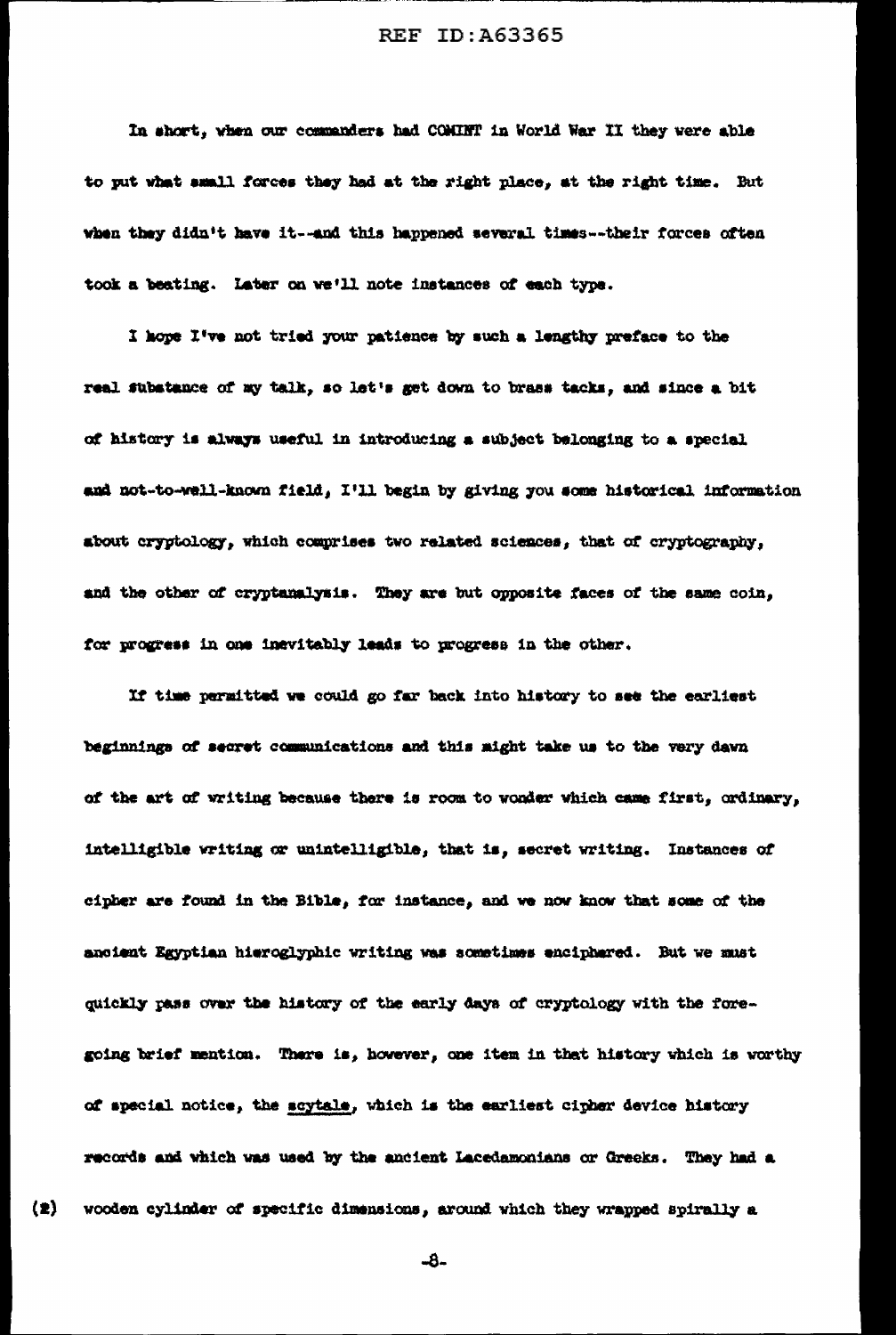piece of parchment; they then wrote the message across the edges of the parchment, unvound it, and sent it to its destination, where the recipient would wind the parchment around an identically-dimensioned bylinder, and thus bring together properly the bits of letters representing the message. This diagram, incidentally, is not correct. The writing was done along the edges of the parchment, as I said before, and not as shown in this picture. And, by the way, the baton which the European field marshal still carries as one of the insignia of his high office derives fra this very instrument.

Caesar' of course, is well known in history to have used cryptography-a very simple mathod, obviously, because all he did was to replace each letter by the one that was fourth from it in the alphabet. Cicero was one of the inventors of what is now called shorthand. He hed a slave by the name of Tiro who wrote for Cicers his records and so on, in shorthand or Tironsan notes, as they are called.

The beginnings of modern cryptology can be traced back to the days of the early years of the 15th Century, when the science was extensively employed by  $(4.29)$  the princes and changeries in the Papal states, about 1495. I show next an alphabet of that pariod which is interesting merely because it shows that in those early days they already had a recognition of the basic weakness of what we call

 $-9-$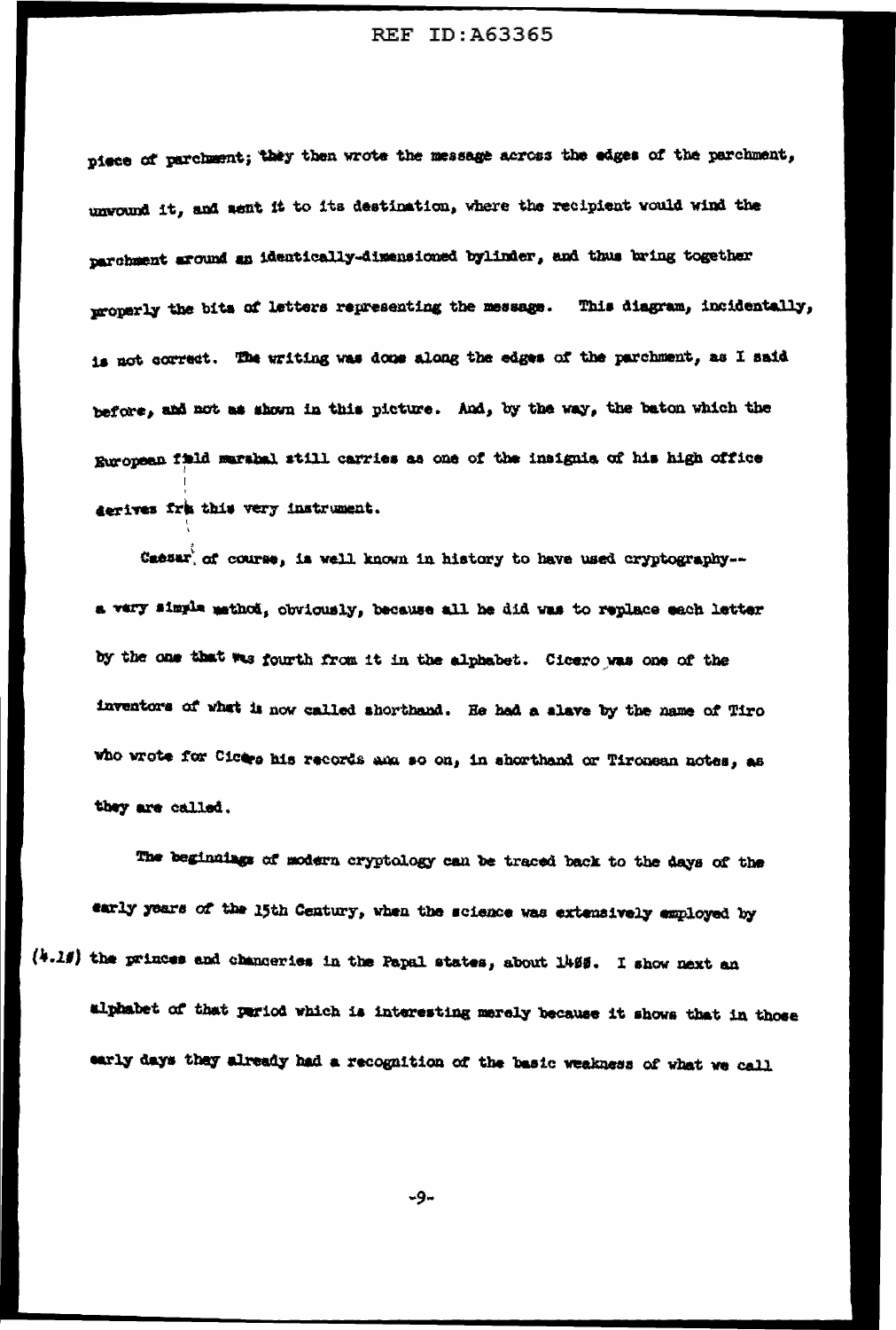When General Twining invited me to address the staff and students of the Senior School of the Marine Corps on the subJect "Communications Intelligence and Security" it was with pleasure **and members that I** accepted the invitation because I assumed that the objective of such an address is to give you some background sudentsix mussed information about the field to which those two There  $x^2$ , subjects belong, namely, the science of cryptology. Suppose I propose to tell you something that science /about how  $\star$  developed, and then to indicate the manner in which it can and

has been employed as a vital military weapon.

My talk being divided into three parts or periods,  $\frac{1}{2}$  will give you first some : of the historical background of cryptology. Next will come a presentation of the manner and instrumentalities whereby Cammunication Security, or *tor* short, COMSEC, is established and maintained, and finally will come a presentation of the basic principles, procedures, machinery, and organization or SIGINT, in British termhdogy, whereby Communications Intelligence, or, for short, COMINTY is obtained, how unrivalled it may be properly muximurnum used and safeguarded, and its utility insthe **EXULURIXED IN EXTERNATE AS AN intelligence weapon in the conduct of modern warfare.** 

First, then, for historical background.

I opened my remarks by referring to the science of cryptology as a vital military weapon, but it has not always been regarded as a weapon, let alone a vital weapon. I am here reminded at this point of a story that I came across in an old book on cryptology, a story which is probably apocryphal. but which I give for what it may be worth.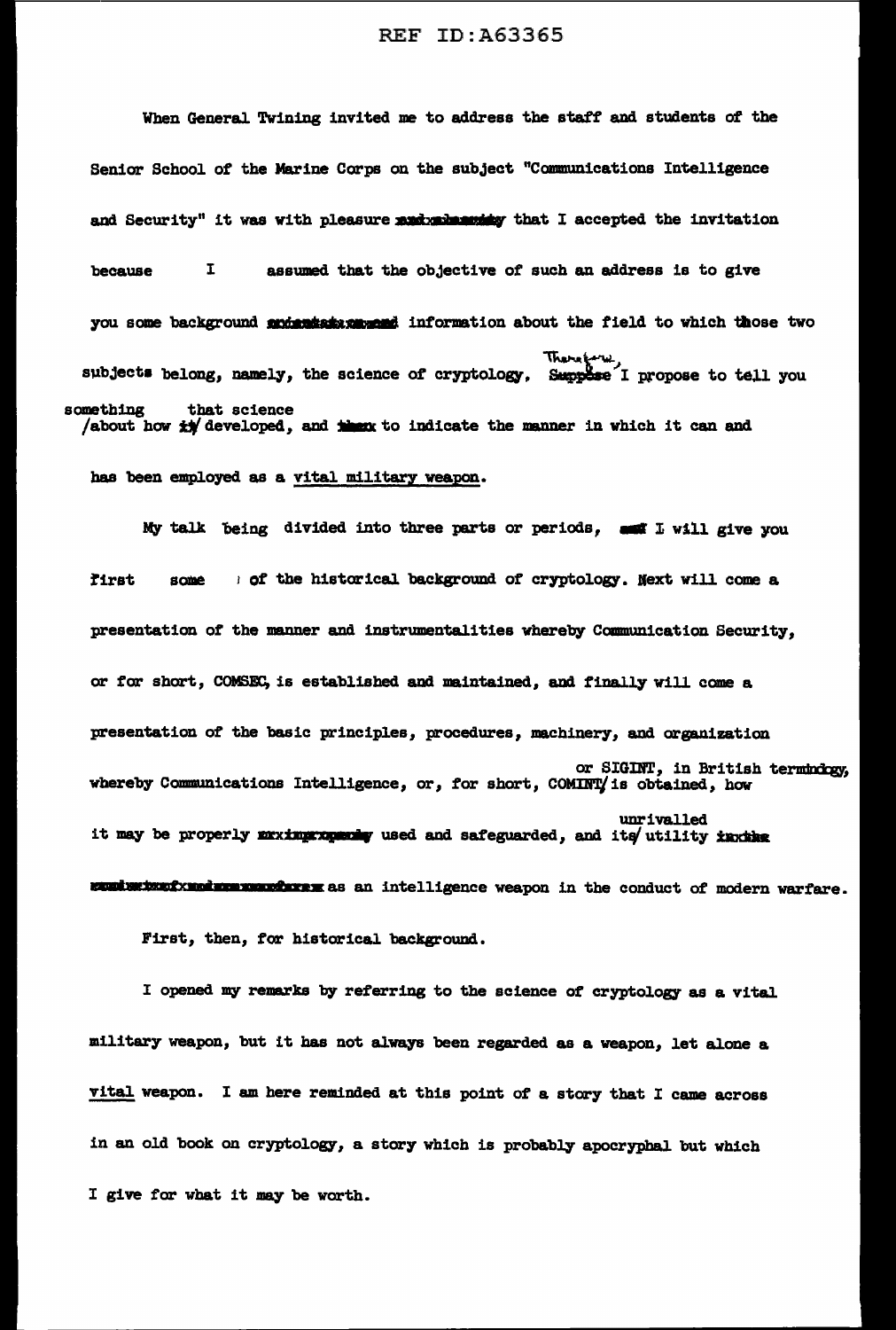language, and this is what it said:

O, thou vile and insatiable monster! To disturb these poor bones! If thou had'st learned something more useful than the art of deciphering, Thou would'st not be footsore, hungry, or in need of money!

Many times in the course of the past forty years I've had occasion to wish that I knew the old gal's address so that I could write her, as a first indorsement to her basic communication, the single word "Concur." \*\*\*\*\*\*\*\*\*\*\*\*\*\*\*\*\*\*\*\*\*\*\*\*\*\*\*\*\*\*\*\*\*\*

This being a TOP SECRET lecture it will appear a bit incongruous that I should begin by reading from a source which you'll all recognize--TIME magazine. I'll read from the 17 December 1945 issue, and I will preface the reading by by that date all reminding you that/ the war was/ over--or at least V-E and V-J days had been some months before You'll remember the<br>celebrated xeminibated then sense loud clamor on **same** loud clamor on the part of certain vociferous :members of' Congress who bad for years been insisting upon learning and disclosing to the people *ot* the United States the reasons why we had been caught by surprise in such a disastrous defeat and calamity as the Japanese bad inflicted upon us at Pearl. This clamor had to be met; the matter could no longer be hushed up, bad been and still they contended, by the need for military secrecy. So there/were investigations-of them and now there was to be a a half dozen or more was how onere was to be a half dozen or more was to be a tigation into the Attack on Pearl Barbor. It was this investigation which not only itself brought into the open every detail and exhibit uncovered by xxx

'

-3- ------ --~~-- -~--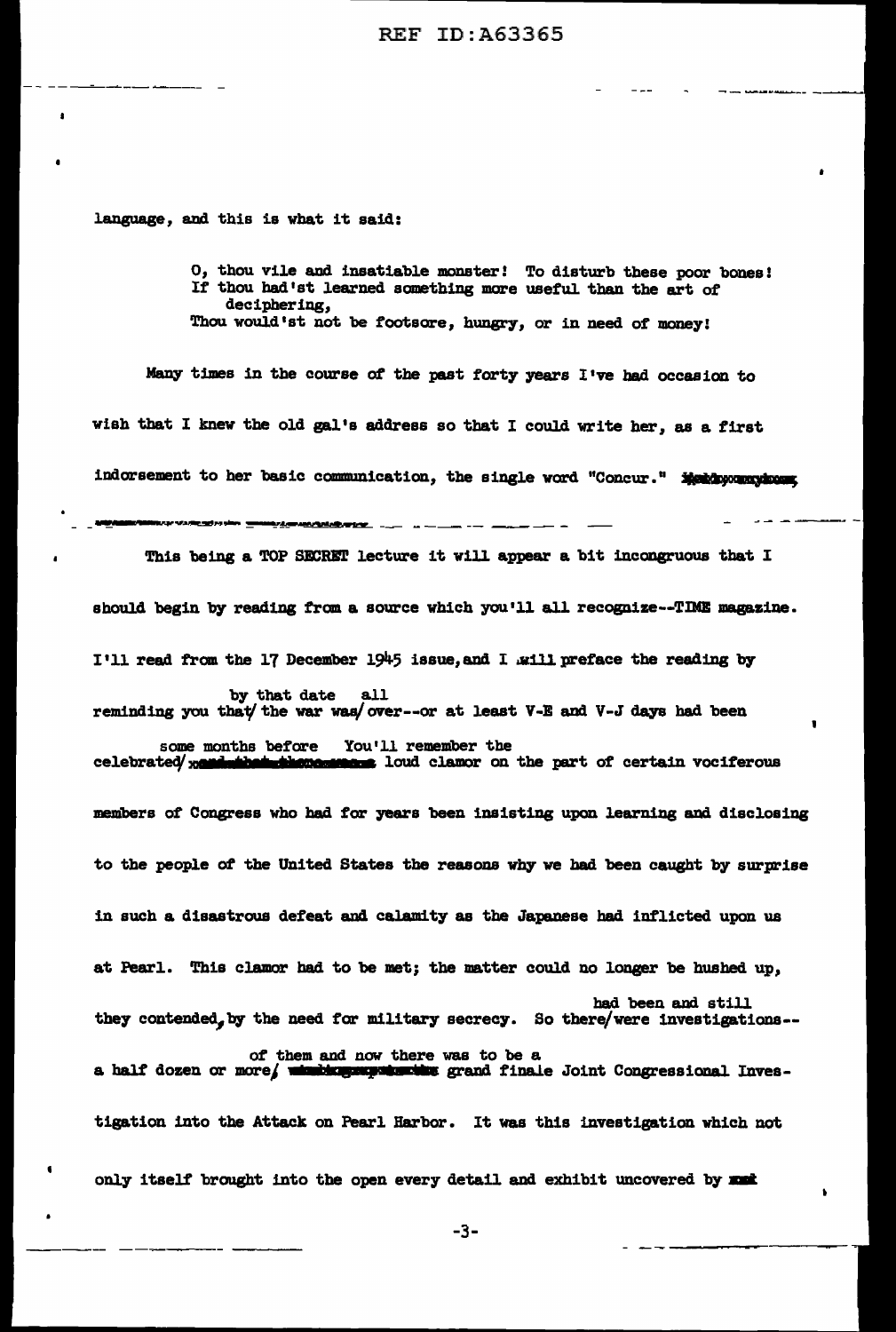In short, when our commanders had COMDT in World War II they were able to put what small forces they had at the right place, at the right time. But when the didn't have it--and this happened several times--their forces often took a beating Later on we'll note instances of each type.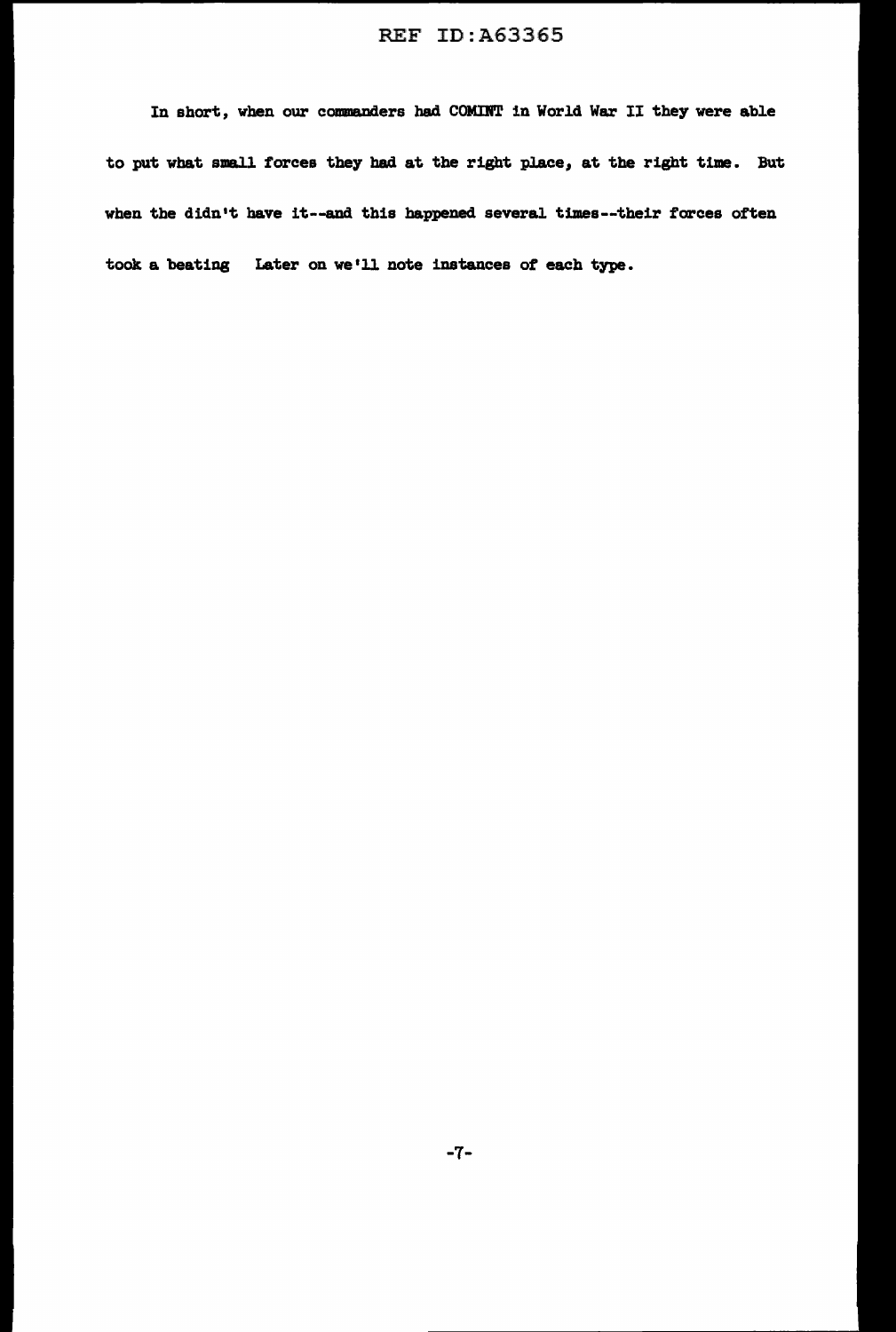I hope I've not tried your patience by such a lengthy preface to the real substance of my talk, so let's get down to brass tacks, and since a bit of history is always useful in introducing a subject belonging to a special and not-to-well-known f'ield, I'll begin by giving you some historical information about cryptology, which comprises two related sciences, that of' cryptography, and the other of cryptanalysis. They are but opposite faces of the same coin, for progress in one inevitably leads to progress in the other.

Bow, because *ot* the secrecy or cloak of silence which officially surrounds the whole field of cryptology and especially cryptanalytics, it is obvious that authentic information with reference to the background and development *ot* the science in foreign countries is quite sparse, and although after World War II we learned much regarding the accomplishments in this field of work by our enemies, security rules prevent my saying very much in detail about how good or bad they were in comparison with us. Suffice it to say that we looked pretty good in cryptologic affairs, together with our principal ally, Britain, we cryptologists naturally think we won the war, though others seem to have mislaid the peace somewhere.

I can only give a fairly good account Of U.S. cryptologic activities up to a certain point of time, and even then I will not be able to say very much about them simply because the story is too long to give in a lecture or even a series of talks. In the course of my talk I will present a number of illustrations of

-8-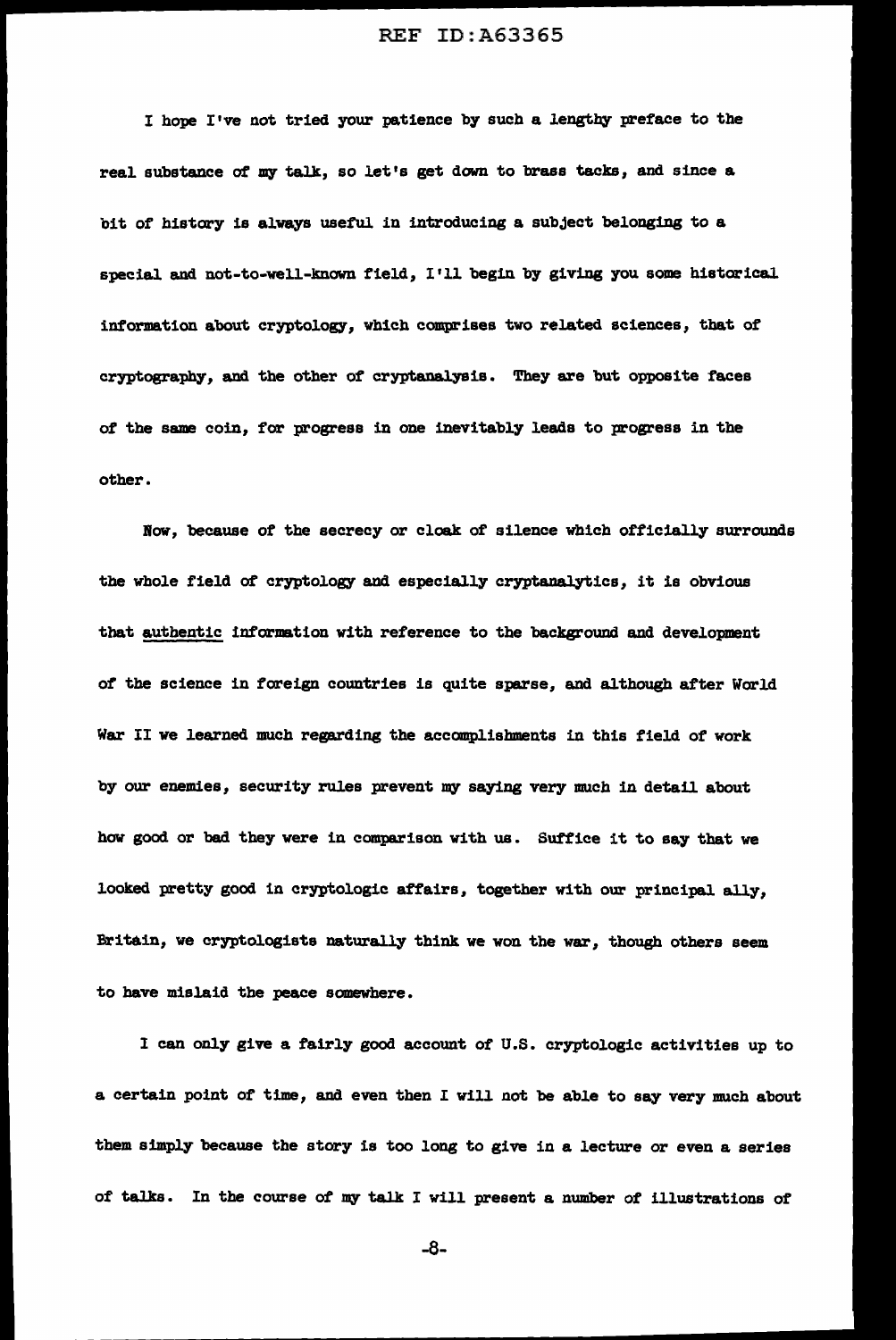cryptography and cryptanalysis, some of which form part of my own experience. Modesty would dictate their omission, but because ot their possible interest <sup>I</sup> will use them and will here and now make a general apology for the use of the personal pronoun.

Now may we have the first slide, please. Cryptography and cryptanalysis go back to the dawn of the invention of writing, and here I show an instance *ot* cipher in the Bible. In Jermiah 25:26 occurs the expression "And the king of Sbesbakh shall drink after them." Also in Jermiah 51:41: "How is Shesbakh taken!" Well, for many, many years that name "Sheshakh" remained a mystery. There was no such place. But then somebody discovered that if you write the twenty-two letters of the Hebrew alphabet in two rows, eleven and eleven, like this, you set up a substitution alphabet whereby you can replace the letters by those standing opposite them. For example, "Shin," is represented by "Beth" or vice versa, so that "Sheshakh" translates "Babel", or "Babylon." The vowels had to be supplied. Incidentally, mentioning the Bible, one might say that an early but not the first in the Bible--<br>Daniel, who was the state psychoanalyst/was mixe the first cryptanal  $\bullet$  making the paychoanalyst, was mixe the first cryptanalyst. I say psychoanalyst, because you remember how he interpreted Nebuchadnezzar's dreams. WAS WINDOW WERN WAS ARRESTED TO THE MAIN WAS ARRESTED FOR THE CONTRACTOR WAS ARRESTED FOR THE WARD TO A THROUGH Maggazing California (1999) and the control of the second state of the state of the conditional of the composite of the second state. What Lawsdalex standers are related to the charge xham intervalue twith a x dramage xhext dixings xim ring charged MANIPARA KAN ETA EGON MANIPARA ETA ERREGIA ERREGIA ERREGIA ERREGIA ETA ERREGIA MANIPARA KONTRA ERREGIA ETA EGON

-9-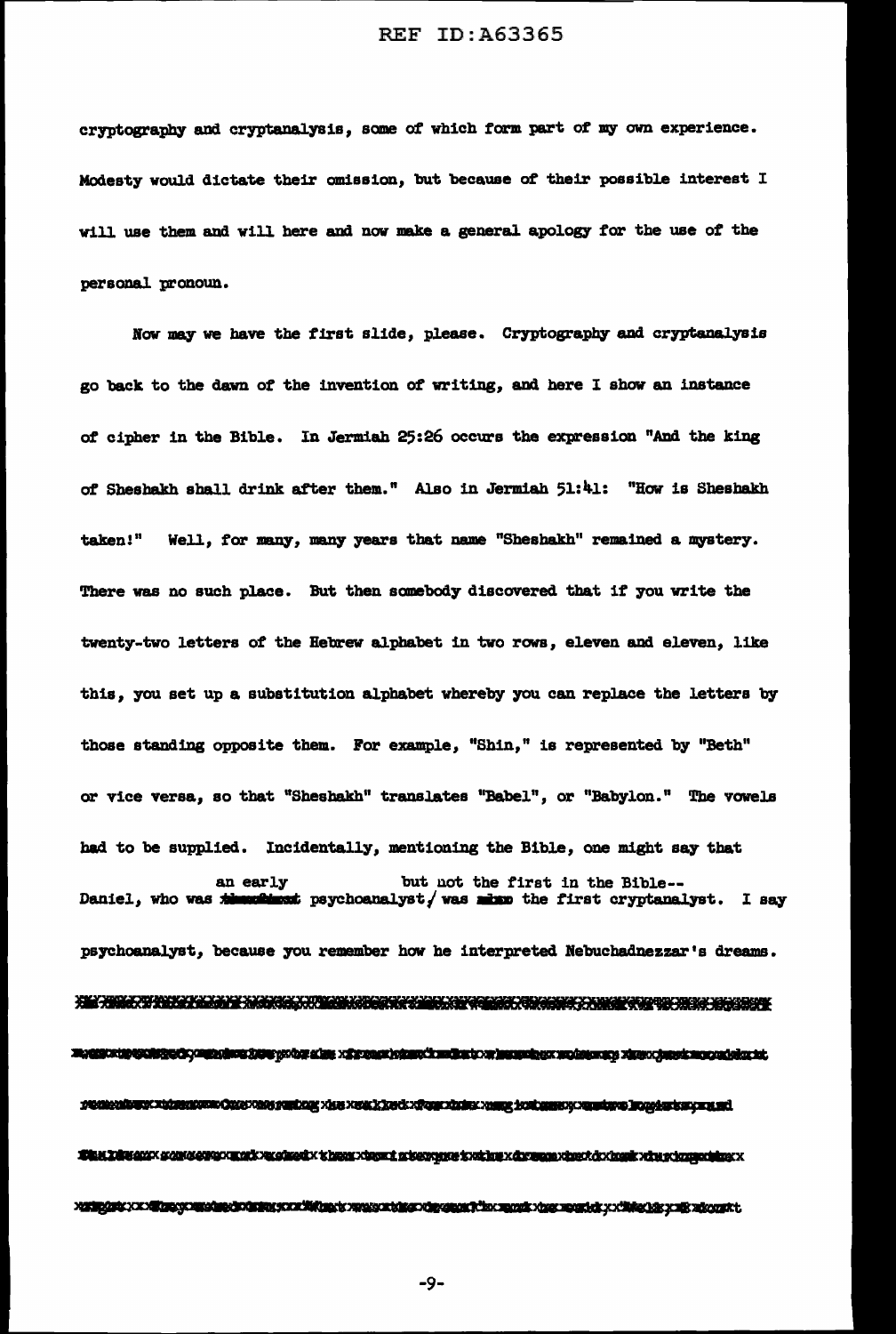remembe<u>r it, byt it!s part of your job to find that out and then/interpret it."</u> and they failed to make good, which irked سككله فعندهما **inigument**, <u> 20-a de anos e est</u> 4-your Kings had a nasty hayit of choppi off-in Nebuchadu <del>zzar no end</del> to learn that <u>ao-in-taire</u> no surprisa en of Babylon, Neb nad <u>Simble</u> ng tergunad Game to get Daniel, Daniel asked índre) when she Ka 1 december <u> - Then - hy - t</u> <u> Augenbinem</u> **ime hocus pocus - the record simply** <u>ibat she seerat was revieled to Daviel in a night risicumulanish wat able</u> **SAMS**be reconstruct the dream-and then intermed in Some years later, Nebuchadnezzar's son, Belshazzar, was giving a feast, and during the course of the feast the fingers of a man's hand appeared on the wall behind the candlestick and wrote a secret message; Belshazzar was very much upset and called for his soothsayers, Chaldean sorcerers, magicians and so on, but they couldn't read the message-apparently they couldn't even read the cipher characters! Well, Daniel was called in and succeeded not only in reading the writing on the wall: "Mene, mene, tekel, upharsin", but also the meaning of the words. His interpretation was "Mene" -- God hath numbered they kingdaa and finished it. "Tekel" -- Thou art weighed in the balances and found wanting. "Upharsin", or rather "Peres", (apparently the chap who did the handwriting on the wall knew a thing or two about cryptography, because he used "variants":) -- Thy kingdom shall be divided and given to the Medea and Persians."